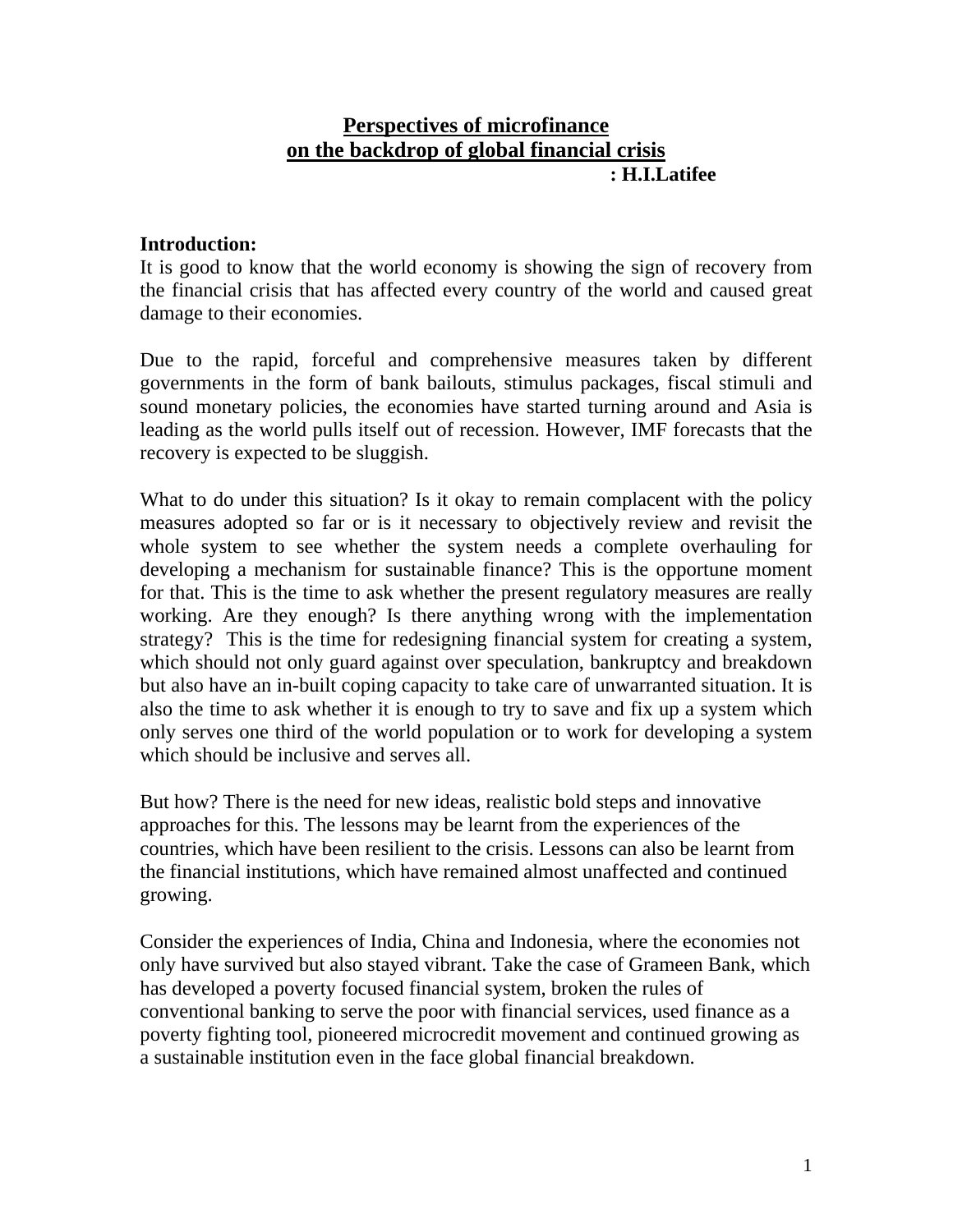#### **Microfinance and financial crisis:**

Microfinance has now become a worldwide movement. It has grown overtime with more and different types of actors getting involved in its development with new ideas and technologies and with different types of products and services. There has been diversification in its funding sources and instruments and also gradual shift towards commercialization. The number of microfinance has increased globally and there is hardly any country in the world that has no microfinance program at all.

Microfinance as a part of financial sector is supposed to be affected directly or indirectly by the positive or negative changes that take place in the global or the regional financial markets. The effects may not be the same for all MFIs in all countries**.** It is not in fact. The effects of the financial crisis vary depending on the nature of the economy, its financial system, the status of the clients in terms of their income, expenditure, demand for microfinance and repayment capacity. It also depends on the funding and interest structure of MFIs.

Although there is not much information on the impact of global financial crisis on microfinance sector in particular, according to a CGAP survey report, MFIs in Eastern Europe, Central Asia, Latin America and the Caribbean were found to be the most affected, while they are less affected in Middle East and North Africa (MENA), Sub Saharan Africa (SSA) and South Asia. It is because the MFIs in Eastern Europe, Central Asia, Latin America and the Caribbean have some of the most developed and highly leveraged microfinance markets, and is therefore feeling the pain of less liquidity and higher risk stronger than most other developing regions. Clients are also found to be more affected in these regions. The report also says that MF clients in urban areas are more affected specially in Latin America and Caribbean (LAC) region. On the other hand, Middle East and North Africa (MENA), Sub Saharan Africa (SSA) and South Asian MFIs have been less affected by the financial crisis due to their limited exposure to the toxic assets.

The question is, are different MFIs with different practices in different countries facing same challenges? How MFIs and their clients are coping with this? In this connection, let us consider the experiences of the MFIs in Bangladesh, where the father of microcredit, Nobel Laureate Professor Muhammad Yunus established Grameen Bank in order to serve the poor. In Bangladesh, 66 percent of the MFI's loan portfolio comes through savings mobilization and the remaining one third of the loan portfolio is dependant on external funding (borrowing, donor funding etc.). It is evident that annual loan disbursement of the MFIs in Bangladesh has increased in the last three years. This infers that MFIs have sufficient access to financial resources including their access to wholesale funds. The deposit taking MFIs like Grameen Bank, who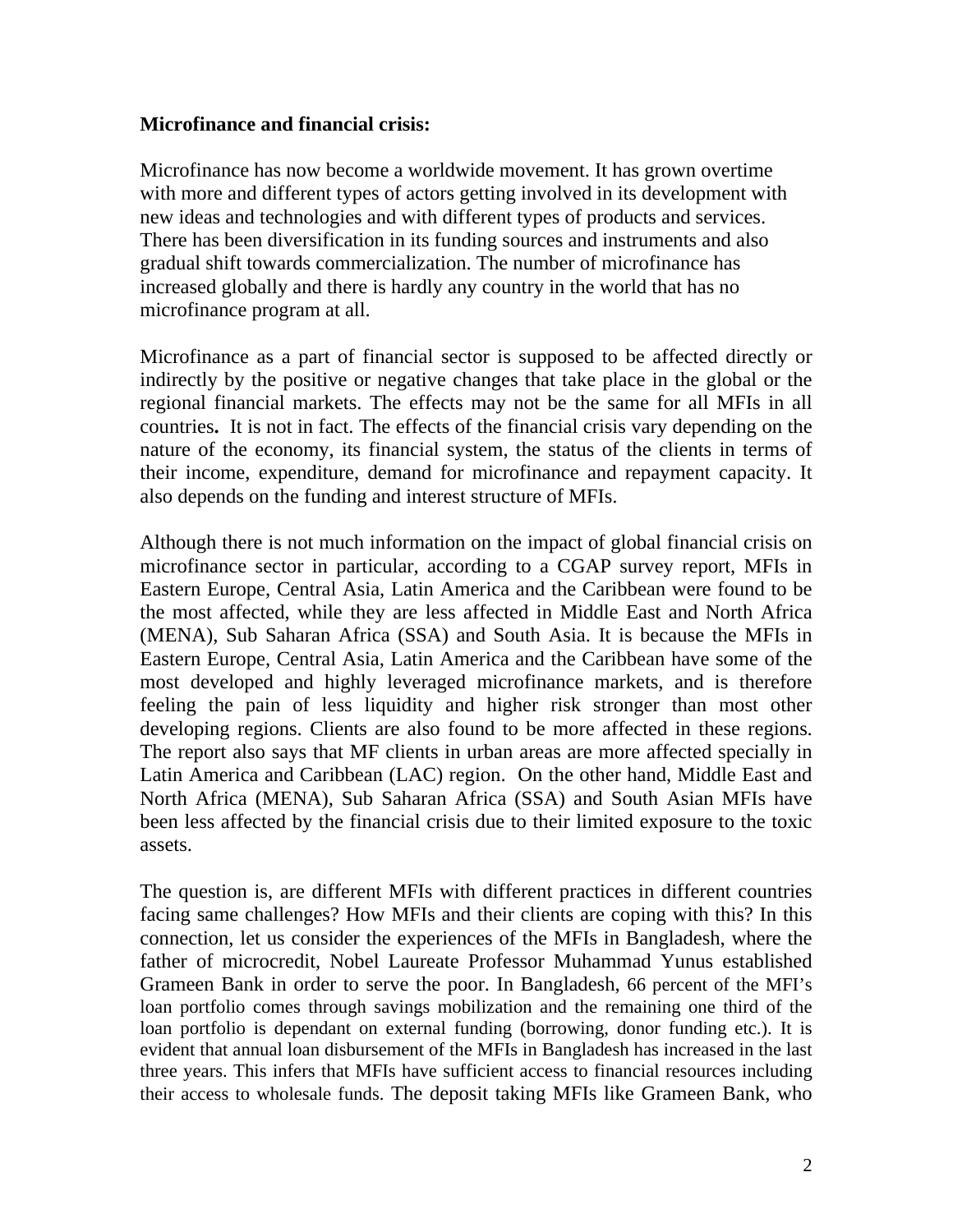are relatively well-cushioned compared to those who rely on other sources of funding, have not been affected by the financial crisis. But for the non-deposit taking MFIs, who are dependant on external funding, money is more scarce, as commercial investors have become more risk averse.

What is the situation with default and drop out rates and also with savings? For the MFIs in Bangladesh, the recovery rate has been high and their net savings balance has increased in the last three years. The experiences of MFIs in India are also found to be the same. In fact, when the big financial institutions are facing high default rates, the default rates of MFIs have virtually remained negligible.

Professor Muhammad Yunus observes that microfinance institutions have shown greater resistance than many conventional banks in facing the challenges of financial crisis despite the negative effects of the global financial crisis. Although in this crisis, many MFIs are facing problem due to private capital dry up, fall in aid and the poor are suffering due to inflation, fluctuation in commodity prices and job loss, their sufferings is mitigated because of the robust presence of microfinance. Due to its deep shock resistant roots and trust based relationships and operation, microfinance has the built-in capacity to protect itself from the devastating affects of financial crisis. The growth of some MFIs might have slowed down, but so far, no instances have been reported about closing down of any MFIs just because of the financial crisis.

It may be asked why and how microfinance sector has got this shock resistant root. The answer is simple. Its work is location specific and pro poor. It serves the poor at their doorstep and supports their income earning activities. In addition to credit, most of the MFIs offer services like health, education, sanitation, housing etc. which increases the capacity of the clients as well as the institution itself. The culture of savings that the MFIs have developed amongst the clients is of great significance as it provides security, convenience, liquidity and returns to the poor savers. It also solves the problem of funding for the MFIs.

MFI clients use local inputs and produce goods for local market. They have no link with the global financial market. That is why the global credit crunch has no direct effect on them. It may be remembered that during the currency crisis in East Asia and the banking crisis in Latin America in the 1990s, microfinance institutions serving the poor performed better financially than mainstream banks. This was possible because the banking and currency crisis had little relevance to microfinance borrowers, who are not directly linked with the globally economy.

It is important to note that, unlike conventional banks, MFIs know their clients in person and always stand by the side of their clients even when they face any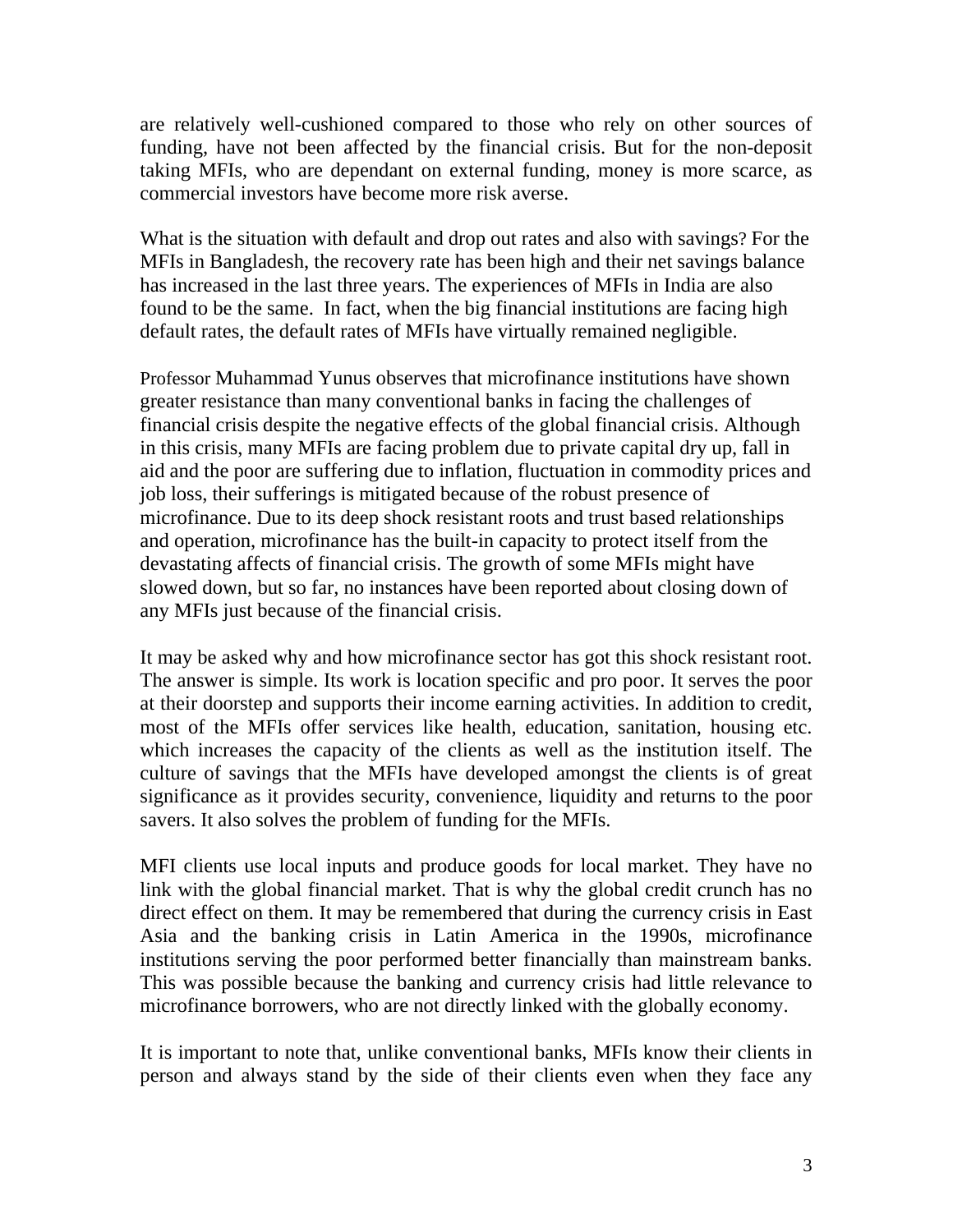disaster or crisis. They do not abandon their clients. Rather, they try their best to help their clients overcome the crisis.

How strong and deep rooted is the foundation of MFIs may be well understood from the fact that, even in the absence of any significant bail out or stimulus packages microfinance programs are still growing in every country. If we consider the cases of MFIs in different regions we see the rationale of this. The evidence is clear from the experiences of the MFIs in countries like Bangladesh, China, Costa Rica, Guatemala, India, Indonesia, Kosovo, Nepal, Nigeria, Pakistan, Turkey, U.S.A., Zambia and others.

Given its commitment and concern for the people at the bottom and given its root in their heart, microfinance has survived the setbacks brought by the current financial crisis. It has the vast untapped markets of clients to serve. It bears more significance in times of recession as it shows laid off employees and unemployed persons a way for self-employment.

As the crisis is not over as yet the question arises, what will be the future of the poor and the poverty focused microfinance programs if the crisis continues? Will the MFIs continue to grow or slow down or even close down?

### **What needs to be done:**

According to estimates, two thirds of world population has no access to banking services. Microfinance programs both in formal and informal sectors have only reached about 150 million clients. There are many more millions to be reached with financial services as yet.

In order to develop a sustainable financial system it is not enough to fix up a system which only serves one third of the world population. There is the need for inclusive finance where everyone should have access to utilize her/his potential to create job for herself/himself as well as for others.

The contribution of microfinance in financial inclusion should be properly recognized. Given the demonstrated capacity of microfinance in reaching the poorest and operating on a sustainable basis, there is the need for integrating microfinance with the mainstream finance in order to reach those who are excluded and help them overcome poverty.

Microfinance should have a legal home. It should be regulated under a separate regulatory body within the broader legal and regulatory framework of finance. The regulatory reforms should be to promote a sustainable, transparent and inclusive financial system, which should remain competitive and flexible to cope with any